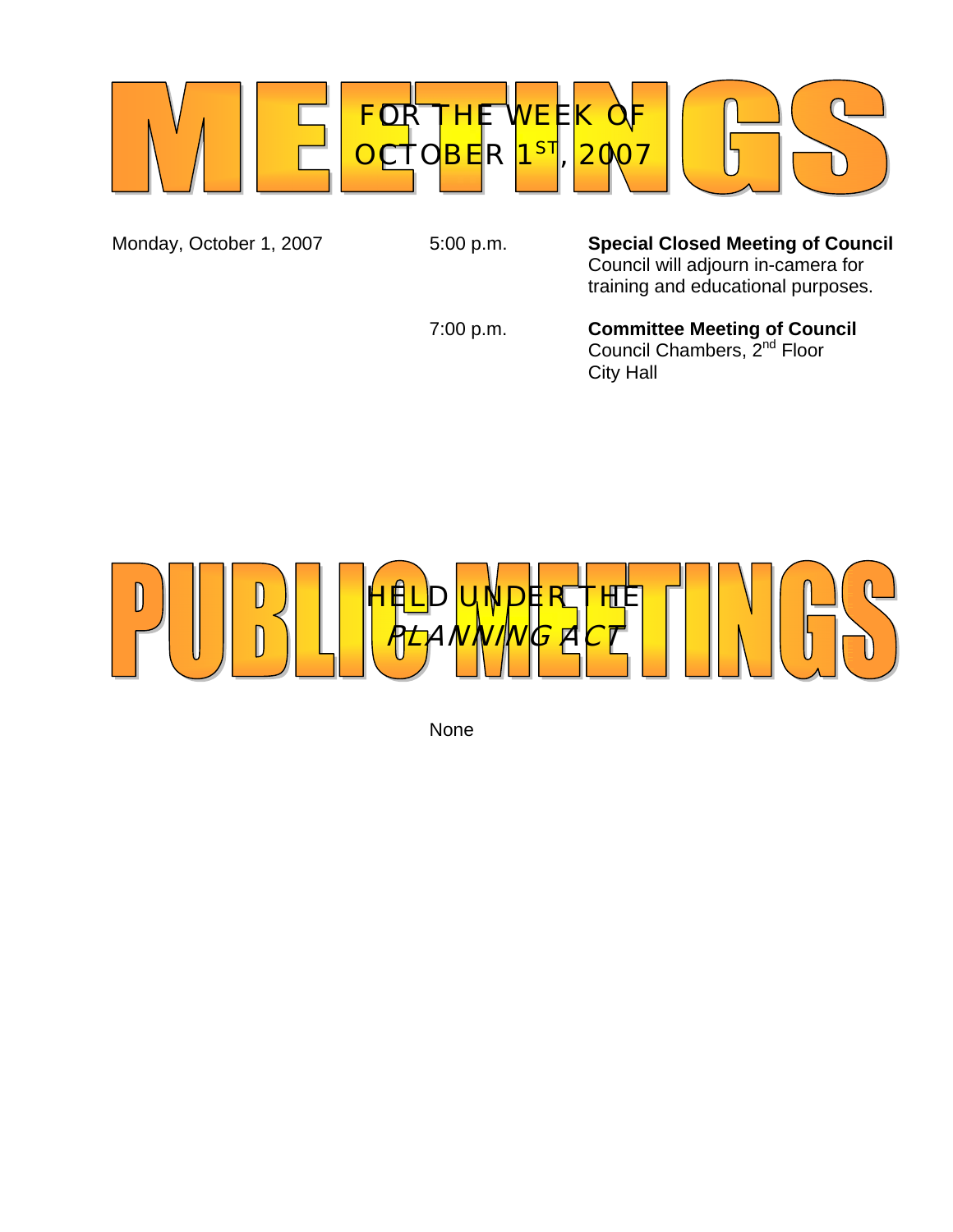## **GENERAL GOVERNMENT COMMITTEE**

Monday, October 1, 2007

Page 1

**Chairperson: Councillor Chirico Vice-Chair: Councillor Campbell Members: Councillors Mayne, Vaillancourt Mayor Fedeli** 

GG-2006-07 Report from J.J. Celentano dated November 8, 2006 re Proposed Customer Service Standards under the *Accessibility for Ontarians with Disabilities Act* (C01/2006/MAAC/GENERAL).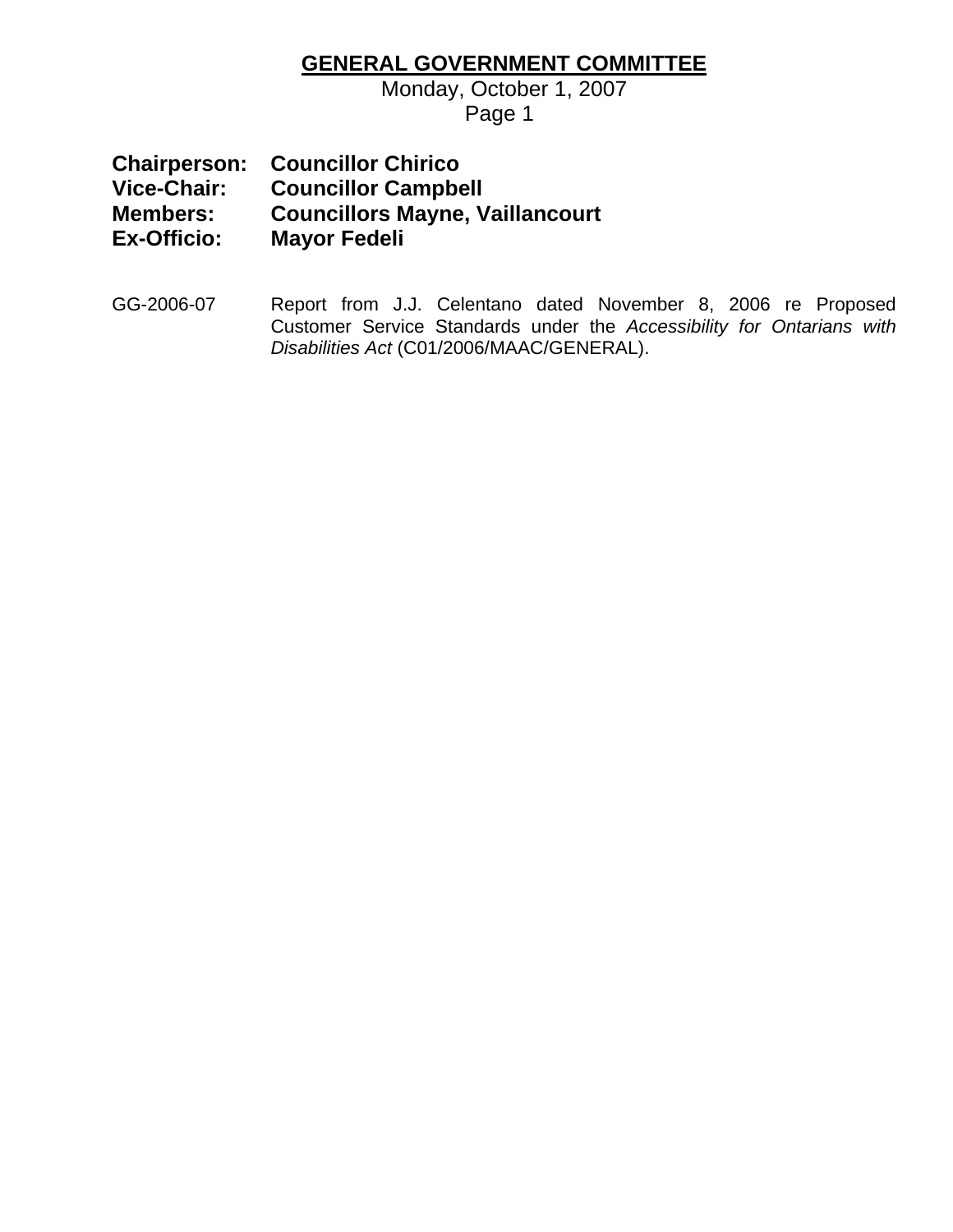## **COMMUNITY SERVICES COMMITTEE**

Monday, October 1, 2007 Page 1

| <b>Chairperson:</b><br><b>Vice-Chair:</b> | <b>Councillor Anthony</b><br><b>Councillor Boldt</b> |
|-------------------------------------------|------------------------------------------------------|
| <b>Member:</b>                            | <b>Councillor Bain</b>                               |
| <b>Ex-Officio:</b>                        | <b>Mayor Fedeli</b>                                  |

- CS-2001-35 Rezoning applications by Consolidated Homes Ltd. Golf Club Road (D14/2001/CHLTD/GOLFCLUB).
- CS-2003-37 Condominium application by Rick Miller on behalf of New Era Homes Ltd. McKeown Avenue (D07/2003/NEHL/ MCKEOWN).
- CS-2004-23 Rezoning application by 1081751 Ontario Inc. (Tarmagon Aggregates/ Don Fudge) - Highway 17 East (D14/2003/TARMA/ HWY#17E).
- CS-2004-29 Rezoning and Plan of Subdivision applications by Rick Miller on behalf of Grand Sierra Investments Ltd. - Sage Road (D12/D14/2003/GSIL/ SAGERD).
- CS-2006-27 Report from J.J. Celentano dated November 24, 2006 re Summary Highlights - Bill 51 (*Planning Act* Reform/OMB Reform) (L11/2006/ PLACT/PAR).
- →CS-2007-17 Report from S. Kitlar dated July 26, 2007 re 2007 Recreation, Sport and Healthy Active Living Strategy (R00/2007/ PARKS/GENERAL).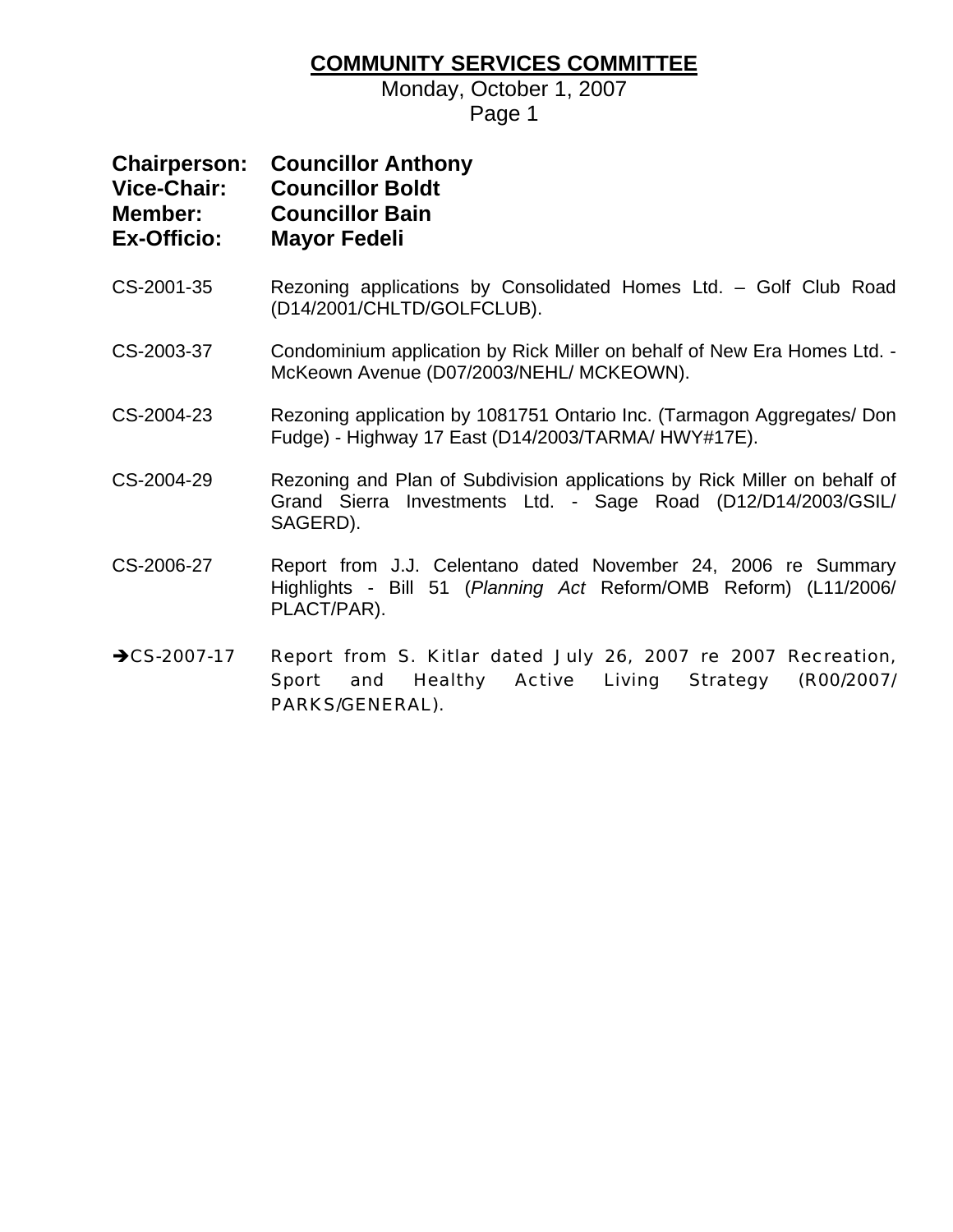## **ENGINEERING & WORKS COMMITTEE**

Monday, October 1, 2007

Page 1

|             | <b>Chairperson: Councillor Koziol</b> |
|-------------|---------------------------------------|
| Vice-Chair: | <b>Councillor Mendicino</b>           |
| Member:     | <b>Councillor Graham</b>              |
| Ex-Officio: | <b>Mayor Fedeli</b>                   |

EW-2007-01 Report from J.C. Simmonds dated January 10, 2007 re 2007 Budget Enhancements - Waste Management (E07/2007/ WASTE/GENERAL).